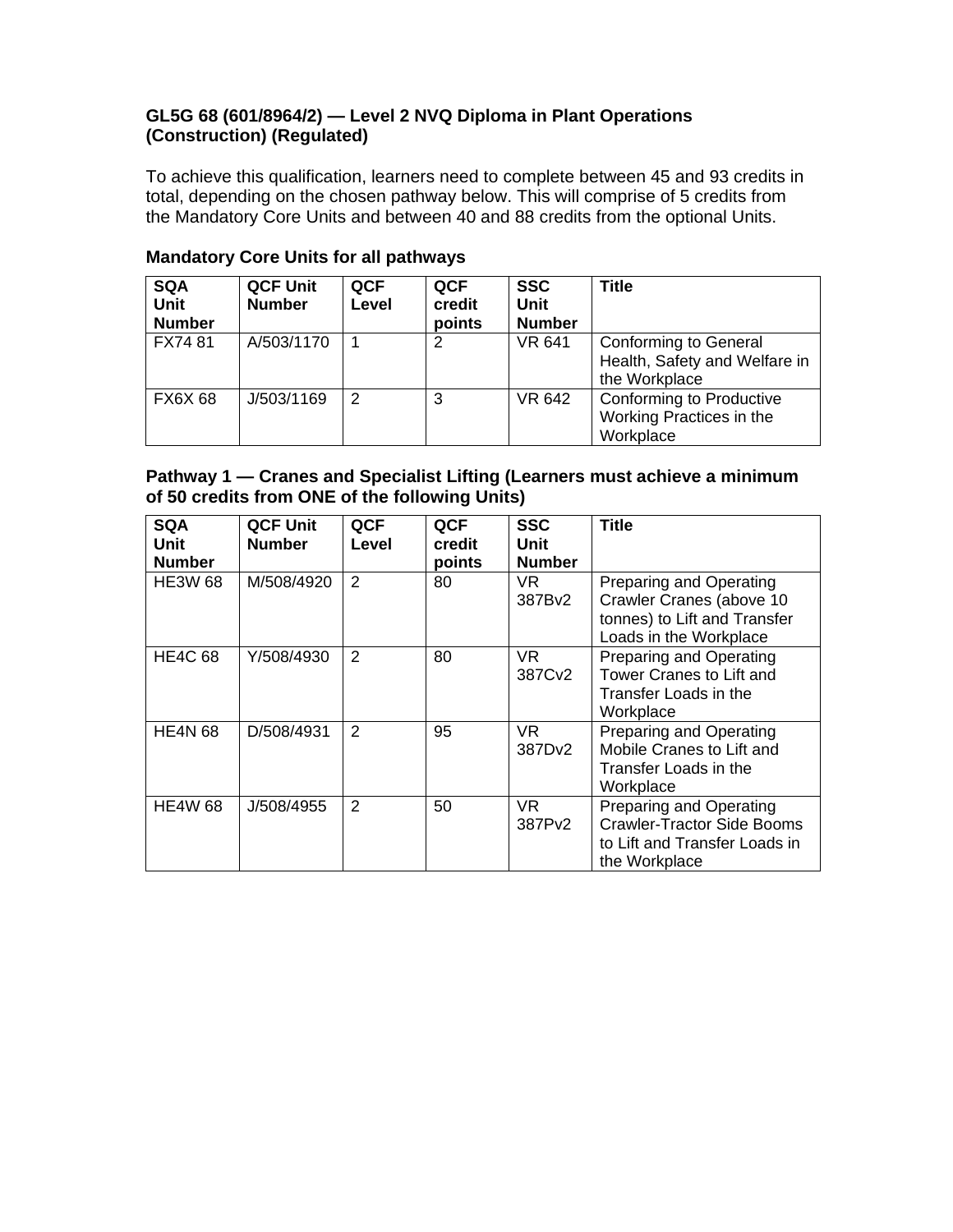#### **Pathway 2 — Extracting (Learners must achieve a minimum of 50 credits from ONE of the following Units)**

| <b>SQA</b><br><b>Unit</b><br><b>Number</b> | <b>QCF Unit</b><br><b>Number</b> | <b>QCF</b><br>Level | QCF<br>credit<br>points | <b>SSC</b><br><b>Unit</b><br><b>Number</b> | <b>Title</b>                                                                                                                         |
|--------------------------------------------|----------------------------------|---------------------|-------------------------|--------------------------------------------|--------------------------------------------------------------------------------------------------------------------------------------|
| HE53 68                                    | H/508/4932                       | 2                   | 60                      | <b>VR</b><br>388Av3                        | Preparing and Operating<br>Draglines to Extract Ground<br>and/or Loose Materials in the<br>Workplace                                 |
| <b>HE5H 68</b>                             | T/508/4935                       | $\overline{2}$      | 80                      | <b>VR</b><br>388Bv3                        | Preparing and Operating 180<br>Degree Excavators to Extract<br>and Excavate Ground and<br>Loose Materials in the<br>Workplace        |
| <b>HE3P68</b>                              | T/508/4210                       | 2                   | 80                      | <b>VR</b><br>388Dv3                        | <b>Preparing and Operating</b><br><b>Tracked Loading Shovels to</b><br><b>Extract Ground and Loose</b><br>Materials in the Workplace |
| <b>HE4K68</b>                              | A/508/4936                       | 2                   | 80                      | <b>VR</b><br>388Fv3                        | Preparing and Operating<br>Motorised Scrapers to<br>Extract, Transport and<br>Distribute Materials in the<br>Workplace               |
| <b>HE5A 68</b>                             | F/508/4937                       | $\overline{2}$      | 50                      | <b>VR</b><br>388Gv3                        | Preparing and Operating<br><b>Trenchers to Extract Ground</b><br>and/or Loose Materials in the<br>Workplace                          |
| <b>HE3Y 68</b>                             | L/508/4939                       | 2                   | 80                      | <b>VR</b><br>388Jv3                        | Preparing and Operating 360<br>Degree Excavators to Extract<br>Ground, Face and/or Loose<br>Materials in the Workplace               |
| <b>HE5C 68</b>                             | F/508/4940                       | 2                   | 80                      | <b>VR</b><br>388Lv1                        | Preparing and Operating<br><b>Crawler Tractor Dozers to</b><br><b>Carry Out Dozer Operations</b><br>in the workplace                 |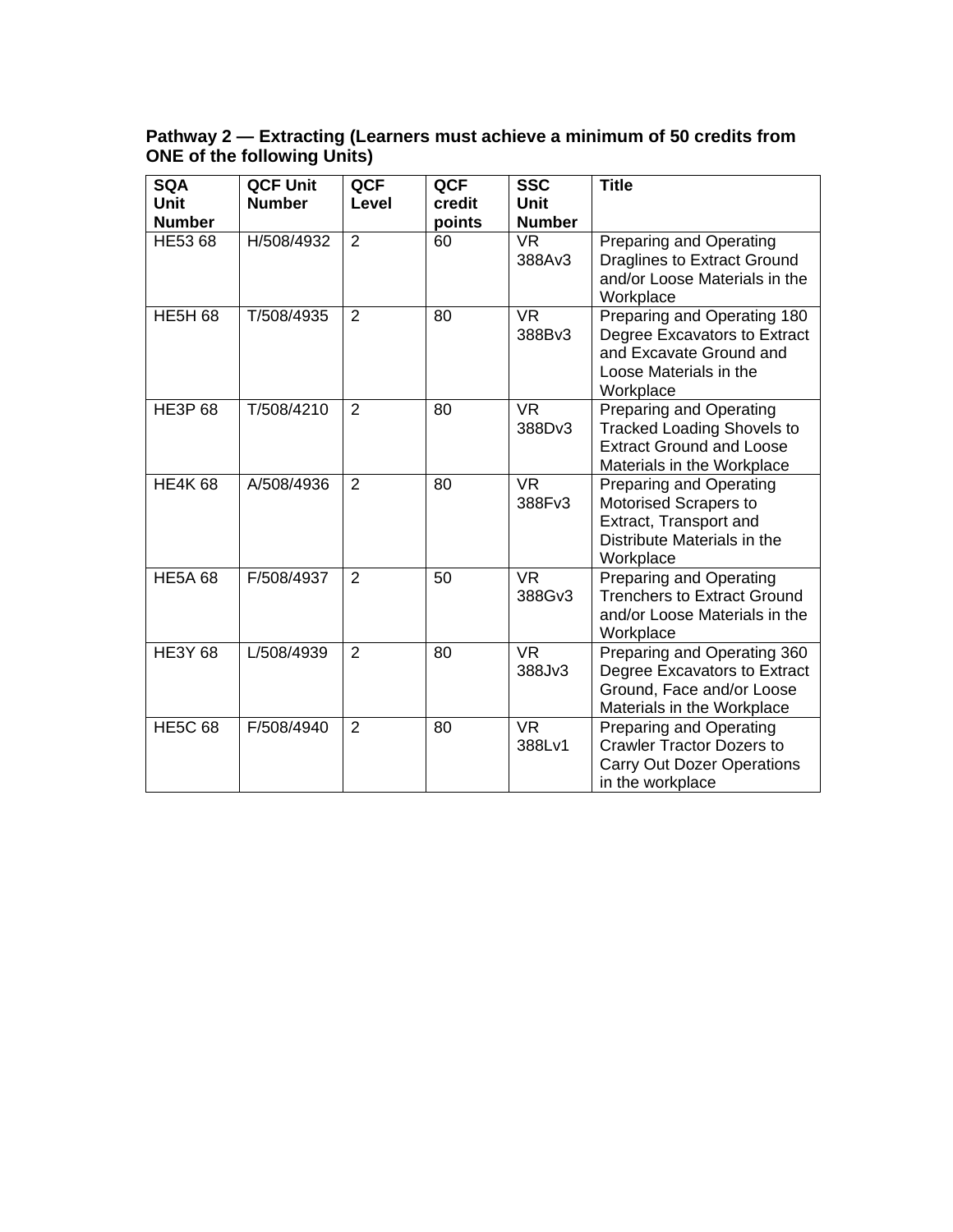**Pathway 3 — Excavating (Learners must achieve 50 credits from the following Units)** 

| <b>SQA</b><br><b>Unit</b><br><b>Number</b> | <b>QCF Unit</b><br><b>Number</b> | <b>QCF</b><br>Level | QCF<br>credit<br>points | <b>SSC</b><br>Unit<br><b>Number</b> | <b>Title</b>                                                                                                                   |
|--------------------------------------------|----------------------------------|---------------------|-------------------------|-------------------------------------|--------------------------------------------------------------------------------------------------------------------------------|
| <b>HE5H 68</b>                             | T/508/4935                       | $\overline{2}$      | 80                      | VR.<br>388Bv3                       | Preparing and Operating 180<br>Degree Excavators to Extract<br>and Excavate Ground and<br>Loose Materials in the<br>Workplace  |
| <b>HE5C 68</b>                             | F/508/4940                       | $\overline{2}$      | 80                      | <b>VR</b><br>388Lv1                 | Preparing and Operating<br><b>Crawler Tractor Dozers to</b><br><b>Carry Out Dozer Operations</b><br>in the Workplace           |
| <b>HE5T 68</b>                             | H/508/4946                       | 2                   | 60                      | <b>VR</b><br>389Av3                 | Preparing and Operating<br>Draglines to Excavate<br>Ground Materials in the<br>Workplace                                       |
| <b>HE4G 68</b>                             | K/508/4947                       | 2                   | 80                      | <b>VR</b><br>389Cv3                 | Preparing and Operating 360<br>Degree Excavators to<br>Excavate Ground in the<br>Workplace                                     |
| HE40 68                                    | T/508/4949                       | 2                   | 50                      | <b>VR</b><br>389Dv3                 | Preparing and Operating<br><b>Trenchers to Excavate</b><br>Ground in the Workplace                                             |
| <b>HE47 68</b>                             | H/508/5661                       | $\overline{2}$      | 80                      | <b>VR</b><br>389Fv1                 | Preparing and Operating<br><b>Tracked Loading Shovels to</b><br><b>Excavate Ground and Loose</b><br>Materials in the Workplace |

#### **Pathway 4 — Constructing and Forming (Learners must achieve a minimum of 52 credits from ONE of the following Units)**

| <b>SQA</b><br>Unit<br><b>Number</b> | <b>QCF Unit</b><br><b>Number</b> | <b>QCF</b><br>Level | <b>QCF</b><br>credit<br>points | <b>SSC</b><br><b>Unit</b><br><b>Number</b> | <b>Title</b>                                                                                                         |
|-------------------------------------|----------------------------------|---------------------|--------------------------------|--------------------------------------------|----------------------------------------------------------------------------------------------------------------------|
| <b>HE3R 68</b>                      | M/508/4951                       | $\mathfrak{p}$      | 70                             | VR.<br>390Av3                              | Preparing and Operating<br>Graders to Form and Shape<br>Ground and/or Loose<br>Materials in the Workplace            |
| <b>HE5C 68</b>                      | F/508/4940                       | 2                   | 80                             | <b>VR</b><br>388Lv1                        | Preparing and Operating<br><b>Crawler Tractor Dozers to</b><br><b>Carry Out Dozer Operations</b><br>in the Workplace |
| <b>HE60 68</b>                      | K/508/4821                       | 2                   | 52                             | VR.<br>390Dv1                              | Preparing and Operating<br>Formwork Rigs to Construct<br>and Form in the Workplace                                   |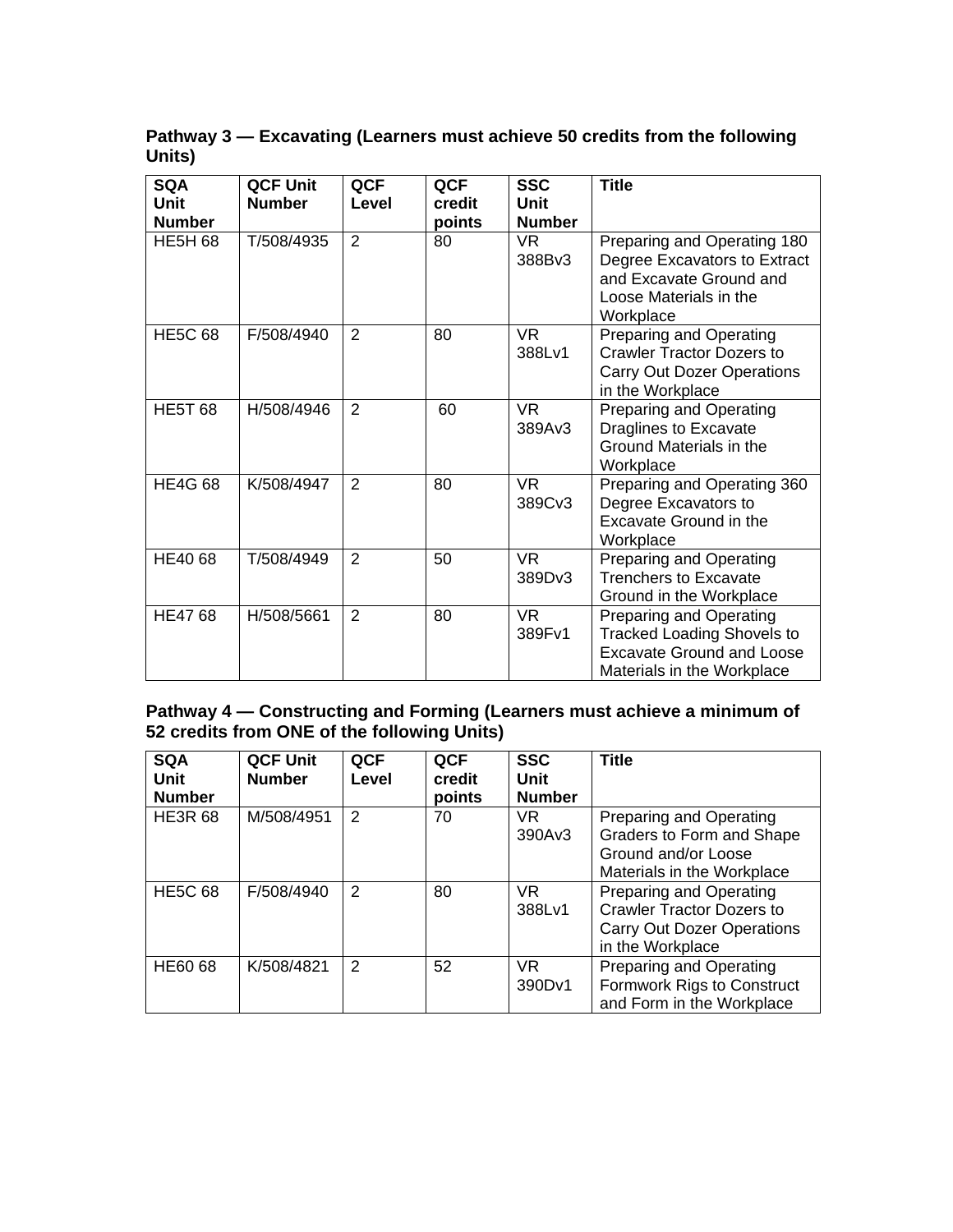#### **Pathway 5 — Transporting Loads (Learners must achieve 70 credits from the following Mandatory Unit)**

| <b>SQA</b><br>Unit<br><b>Number</b> | <b>QCF Unit</b><br><b>Number</b> | <b>QCF</b><br>Level | <b>QCF</b><br>credit<br>points | <b>SSC</b><br><b>Unit</b><br><b>Number</b> | Title                                                                                                                                  |
|-------------------------------------|----------------------------------|---------------------|--------------------------------|--------------------------------------------|----------------------------------------------------------------------------------------------------------------------------------------|
| HE48 68                             | A/508/4953                       | 2                   | 70                             | VR.<br>391Av3                              | Preparing and Operating<br><b>Truck-Mounted Boom</b><br>Concrete Pumps to Receive,<br>Pump and Discharge<br>Materials in the Workplace |

#### **Pathway 6 — Laying and Distributing (Learners must achieve a minimum of 40 credits from ONE of the following Units)**

| <b>SQA</b><br>Unit<br><b>Number</b> | <b>QCF Unit</b><br><b>Number</b> | <b>QCF</b><br>Level | <b>QCF</b><br>credit<br>points | <b>SSC</b><br>Unit<br><b>Number</b> | <b>Title</b>                                                                                                                |
|-------------------------------------|----------------------------------|---------------------|--------------------------------|-------------------------------------|-----------------------------------------------------------------------------------------------------------------------------|
| <b>HE5C 68</b>                      | F/508/4940                       | 2                   | 80                             | VR.<br>388Lv1                       | <b>Preparing and Operating</b><br><b>Crawler Tractor Dozers to</b><br><b>Carry Out Dozer Operations</b><br>in the Workplace |
| <b>HE4R 68</b>                      | Y/508/4658                       | 2                   | 40                             | VR.<br>393Av3                       | Preparing and Operating Soil<br>Stabilisers to Lay and<br>Distribute Materials in the<br>Workplace                          |

## **Pathway 7 — Road/Rail (minimum of 88 credits)**

#### **Mandatory unit for pathway 7 — Road/Rail (Learners must achieve 8 credits from the following Unit) – plus see optional units for pathway 7 below**

| <b>SQA</b><br><b>Unit</b><br><b>Number</b> | <b>QCF Unit</b><br><b>Number</b> | <b>QCF</b><br>Level | <b>QCF</b><br>credit<br>points | <b>SSC</b><br>Unit<br><b>Number</b> | Title                                                                         |
|--------------------------------------------|----------------------------------|---------------------|--------------------------------|-------------------------------------|-------------------------------------------------------------------------------|
| <b>HE5K 68</b>                             | D/508/4959                       |                     | 8                              | VR<br>398v3                         | <b>Preparing and Operating</b><br>Road/Rail Adapted Plant in<br>the Workplace |

## **Pathway 8 — Attachments (minimum of 87 credits)**

**Mandatory unit for pathway 8 — Road/Rail (Learners must achieve 7 credits from the following Unit) – plus see optional units for pathway 8 below** 

| <b>SQA</b><br><b>Unit</b><br><b>Number</b> | <b>QCF Unit</b><br><b>Number</b> | <b>QCF</b><br>Level | <b>QCF</b><br>credit<br>points | <b>SSC</b><br><b>Unit</b><br><b>Number</b> | <b>Title</b>                                                                                   |
|--------------------------------------------|----------------------------------|---------------------|--------------------------------|--------------------------------------------|------------------------------------------------------------------------------------------------|
| <b>HE3V 68</b>                             | Y/508/4961                       | 2                   |                                | VR<br>399v3                                | <b>Preparing and Operating</b><br><b>Plant or Machinery</b><br>Attachments in the<br>Workplace |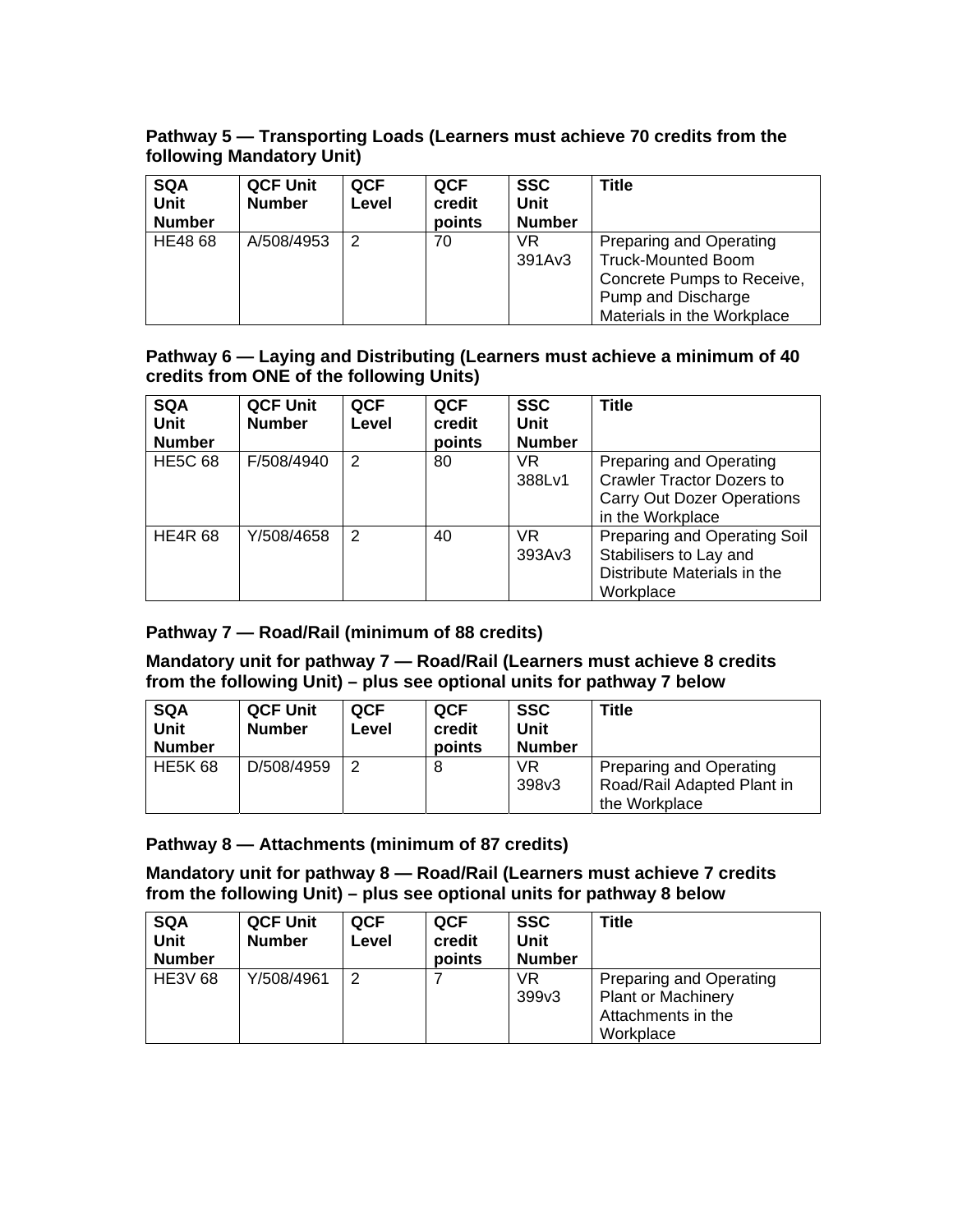#### **Optional Units for pathways 7 and 8 (Learners must achieve 80 credits from ONE of the following Units)**

| <b>SQA</b>     | <b>QCF Unit</b> | QCF            | QCF    | <b>SSC</b>    | <b>Title</b>                                                |
|----------------|-----------------|----------------|--------|---------------|-------------------------------------------------------------|
| Unit           | <b>Number</b>   | Level          | credit | <b>Unit</b>   |                                                             |
| <b>Number</b>  |                 |                | points | <b>Number</b> |                                                             |
| <b>HE5H 68</b> | T/508/4935      | $\overline{2}$ | 80     | VR.<br>388Bv3 | Preparing and Operating 180<br>Degree Excavators to Extract |
|                |                 |                |        |               | and Excavate Ground and                                     |
|                |                 |                |        |               | Loose Materials in the                                      |
|                |                 |                |        |               | Workplace                                                   |
| <b>HE3P 68</b> | T/508/4210      | 2              | 80     | VR.           | Preparing and Operating                                     |
|                |                 |                |        | 388Dv3        | <b>Tracked Loading Shovels to</b>                           |
|                |                 |                |        |               | <b>Extract Ground and Loose</b>                             |
|                |                 |                |        |               | Materials in the Workplace                                  |
| <b>HE3Y 68</b> | L/508/4939      | 2              | 80     | VR.           | Preparing and Operating 360                                 |
|                |                 |                |        | 388Jv3        | Degree Excavators to Extract                                |
|                |                 |                |        |               | Ground, Face and/or Loose                                   |
|                |                 |                |        |               | Materials in the Workplace                                  |
| <b>HE5C 68</b> | F/508/4940      | 2              | 80     | VR.           | Preparing and Operating                                     |
|                |                 |                |        | 388Lv1        | <b>Crawler Tractor Dozers to</b>                            |
|                |                 |                |        |               | <b>Carry Out Dozer Operations</b>                           |
|                |                 |                |        |               | in the Workplace                                            |
| <b>HE4G 68</b> | K/508/4947      | 2              | 80     | VR.           | Preparing and Operating 360                                 |
|                |                 |                |        | 389Cv3        | Degree Excavators to                                        |
|                |                 |                |        |               | Excavate Ground in the                                      |
|                |                 |                |        |               | Workplace                                                   |

## **Pathway 9 — In-shore Marine (minimum of 43 credits)**

**Mandatory unit for pathway 9 – In-shore Marine (Learners must achieve 36 credits from the following Unit) – plus see optional units for pathway 9 below** 

| <b>SQA</b><br><b>Unit</b><br><b>Number</b> | <b>QCF Unit</b><br><b>Number</b> | QCF<br>Level | QCF<br>credit<br>points | <b>SSC</b><br>Unit<br><b>Number</b> | Title                                                                                              |
|--------------------------------------------|----------------------------------|--------------|-------------------------|-------------------------------------|----------------------------------------------------------------------------------------------------|
| <b>HE50 68</b>                             | L/508/4973                       | 2            | 36                      | VR<br>403 <sub>v2</sub>             | <b>Preparing and Operating</b><br>Plant or Machinery from a<br>Floating Vessel in the<br>Workplace |

## **Optional Units for pathway 9 (Learners must achieve 7 credits from the following Units)**

| <b>SQA</b><br><b>Unit</b><br><b>Number</b> | <b>QCF Unit</b><br><b>Number</b> | <b>QCF</b><br>Level | <b>QCF</b><br>credit<br>points | <b>SSC</b><br>Unit<br><b>Number</b> | Title                                                                                                         |
|--------------------------------------------|----------------------------------|---------------------|--------------------------------|-------------------------------------|---------------------------------------------------------------------------------------------------------------|
| <b>HE5N 68</b>                             | M/508/1600                       | 2                   | 30                             | VR.<br>387Av2                       | Preparing and Operating<br>Compact Cranes to Lift and<br>Transfer Loads in the<br>Workplace                   |
| <b>HE3W 68</b>                             | M/508/4920                       | 2                   | 80                             | <b>VR</b><br>387Bv2                 | Preparing and Operating<br>Crawler Cranes (above 10<br>tonnes) to Lift and Transfer<br>Loads in the Workplace |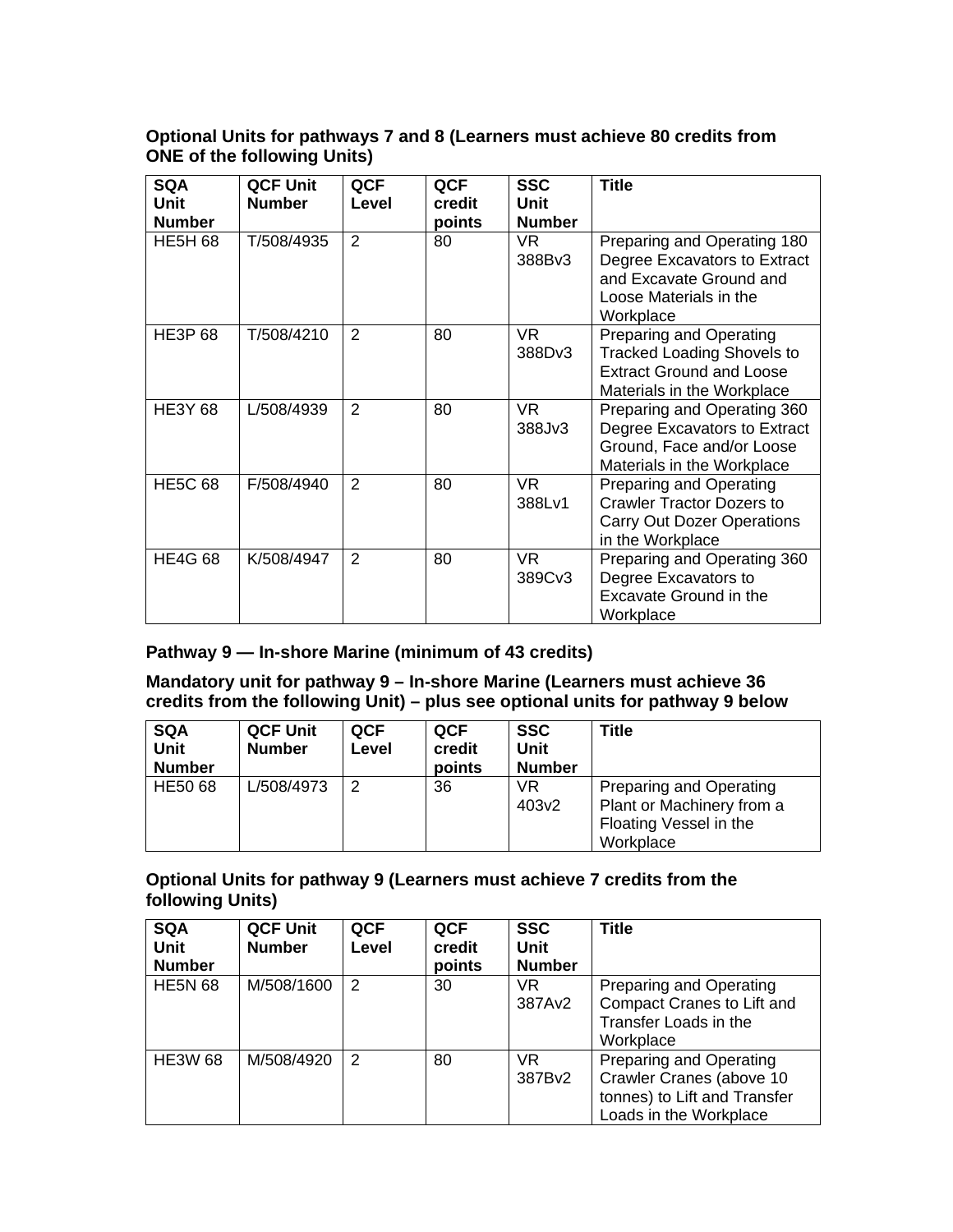# **Optional Units for pathways 9 (cont)**

| <b>SQA</b><br>Unit<br><b>Number</b> | <b>QCF Unit</b><br><b>Number</b> | QCF<br>Level   | QCF<br>credit<br>points | <b>SSC</b><br>Unit<br><b>Number</b> | <b>Title</b>                                                                                                                                  |
|-------------------------------------|----------------------------------|----------------|-------------------------|-------------------------------------|-----------------------------------------------------------------------------------------------------------------------------------------------|
| <b>HE4N 68</b>                      | D/508/4931                       | $\overline{2}$ | 95                      | <b>VR</b><br>387Dv2                 | Preparing and Operating<br>Mobile Cranes to Lift and<br>Transfer Loads in the<br>Workplace                                                    |
| HE52 68                             | T/508/1601                       | $\overline{2}$ | 30                      | <b>VR</b><br>387Ev2                 | Preparing and Operating<br>Pedestrian Operated Tower<br><b>Cranes to Lift and Transfer</b><br>Loads in the Workplace                          |
| <b>HE3N 68</b>                      | F/508/1603                       | $\overline{2}$ | 30                      | <b>VR</b><br>387Gv2                 | Preparing and Operating<br><b>Excavator Cranes to Lift and</b><br>Transfer Loads in the<br>Workplace                                          |
| HE45 68                             | K/508/1644                       | 2              | 25                      | <b>VR</b><br>387Lv2                 | <b>Preparing and Operating</b><br>Telescopic Handlers to Lift<br>and Transfer Loads in the<br>Workplace                                       |
| HE59 68                             | D/508/4203                       | 2              | 30                      | <b>VR</b><br>387Qv2                 | Preparing and Operating<br>Lorry Loaders or Knuckle<br>Booms to Lift and Transfer<br>Loads in the Workplace                                   |
| <b>HE5T 68</b>                      | H/508/4946                       | 2              | 60                      | <b>VR</b><br>389Av3                 | Preparing and Operating<br><b>Draglines to Excavate</b><br>Ground Materials in the<br>Workplace                                               |
| <b>HE4G 68</b>                      | K/508/4947                       | 2              | 80                      | <b>VR</b><br>389Cv3                 | Preparing and Operating 360<br>Degree Excavators to<br>Excavate Ground in the<br>Workplace                                                    |
| HE48 68                             | A/508/4953                       | $\overline{2}$ | 70                      | <b>VR</b><br>391Av3                 | <b>Preparing and Operating</b><br><b>Truck-mounted Boom</b><br>Concrete Pumps to Receive,<br>Pump and Discharge<br>Materials in the Workplace |
| <b>HE57 68</b>                      | R/508/4859                       | $\overline{2}$ | 18                      | <b>VR</b><br>391Ev3                 | <b>Preparing and Operating</b><br><b>Trailer-mounted Concrete</b><br>Pumps to Receive, Pump<br>and Discharge Materials in<br>the Workplace    |
| HA71 79                             | D/508/1107                       | 2              | 14                      | <b>VR</b><br>392Bv3                 | Preparing and Operating<br>Boom-type Mobile Elevating<br>Work Platforms (MEWP) in<br>the Workplace                                            |
| <b>HE4A 68</b>                      | H/508/4753                       | $\overline{2}$ | $\overline{7}$          | <b>VR</b><br>400v2                  | Preparing and Operating<br>Powered Units, Tools or<br>Pedestrian Plant, Machinery<br>or Equipment in the<br>Workplace                         |